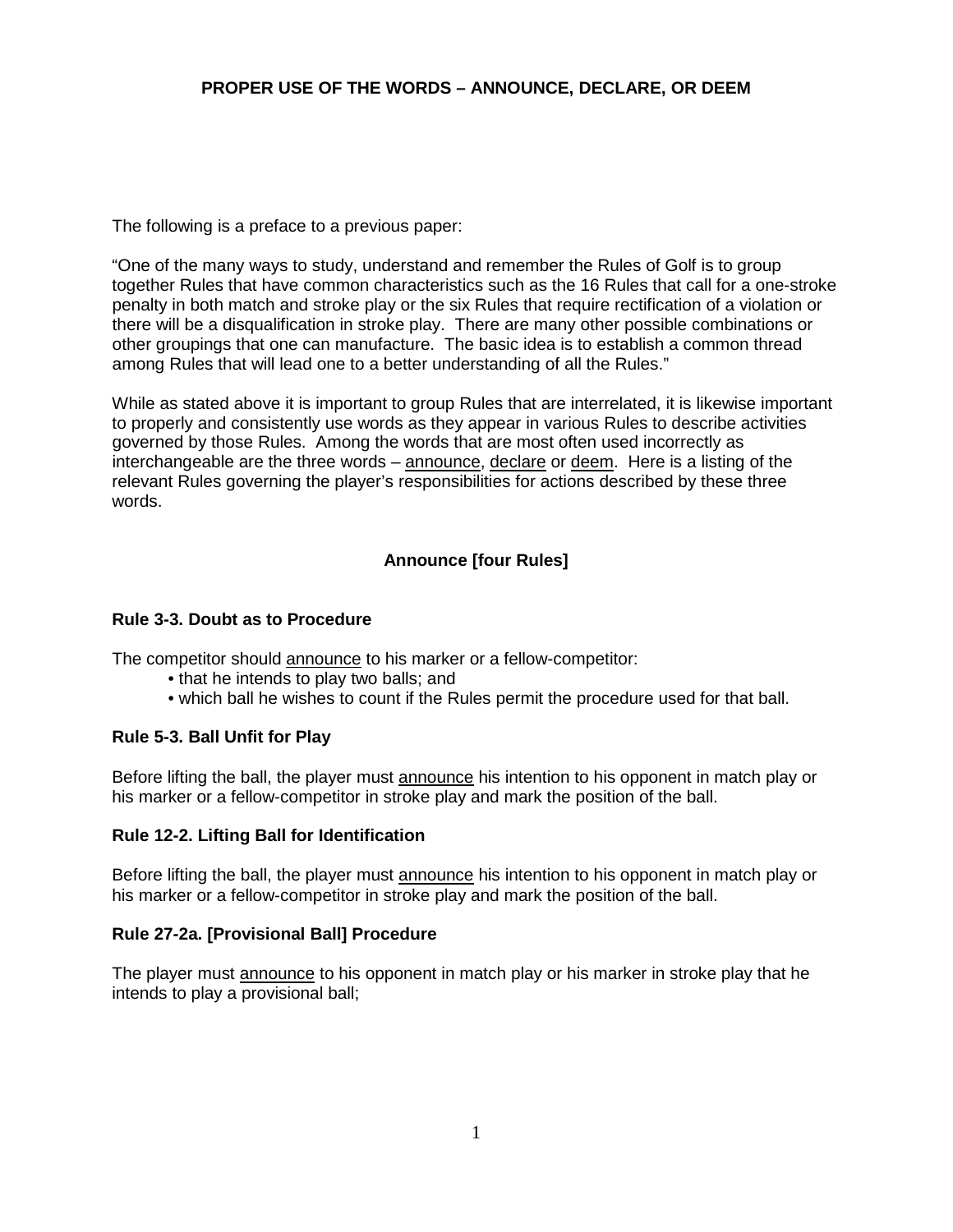# **Declare [nine Rules]**

# **Rule 4-1. Form and Make of Clubs**

# **Rule 4-2. Playing Characteristic Changed and Foreign Material**

Any club or clubs carried in breach of Rule 4-1 or 4–2 must be declared out of play by the player to his opponent in match play or his marker or a fellow-competitor in stroke play immediately upon discovery that a breach has occurred.

# **Rule 4-3c [Damaged Clubs: Repair and Replacement] Damage Prior to Round**

See Penalty Statement for Rule 4-1 or 4-2.

# **Rule 4-4c. [Maximum of Fourteen Clubs] Excess Club Declared Out of Play**

Any club or clubs carried or used in breach of Rule 4-3a(iii) or Rule 4-4 must be declared out of play by the player to his opponent in match play or his marker or a fellow-competitor in stroke play immediately upon discovery that a breach has occurred.

# **Rule 6-2a. [Handicap] Match Play**

If a player begins a match having declared a handicap higher than that to which he is entitled and this affects the number of strokes given or received, he is disqualified; otherwise, the player must play off the declared handicap.

# **Rule 11-4b. [Playing from Outside Teeing Ground] Stroke Play**

If the [competitor](http://www.usga.org/rules/rules-and-decisions.html#%21rule-14253,Competitor) makes a [stroke](http://www.usga.org/rules/rules-and-decisions.html#%21rule-14253,Stroke) from the next teeing [ground](http://www.usga.org/rules/rules-and-decisions.html#%21rule-14253,Teeing-Ground) without first correcting his mistake or, in the case of the last hole of the round, leaves the [putting](http://www.usga.org/rules/rules-and-decisions.html#%21rule-14253,Putting-Green) green without first declaring his intention to correct his mistake, he is disqualified

# **Rule 15-3b. [Wrong Ball] Stroke Play**

If he fails to correct his mistake before making a stroke on the next teeing ground or, in the case of the last hole of the round, fails to declare his intention to correct his mistake before leaving the putting green , he is disqualified.

# **Rule 20-7c. [Playing from Wrong Place] Stroke Play**

If the hole being played is the last hole of the round, he must declare, before leaving the putting green, that he will play out the hole with a second ball played in accordance with the Rules.

# **Rule 29-3. [Threesomes and Foursomes] Stroke Play**

If the [partners](http://www.usga.org/rules/rules-and-decisions.html#%21rule-14253,Partner) make a [stroke](http://www.usga.org/rules/rules-and-decisions.html#%21rule-14253,Stroke) or [strokes](http://www.usga.org/rules/rules-and-decisions.html#%21rule-14253,Stroke) in incorrect order, such [stroke](http://www.usga.org/rules/rules-and-decisions.html#%21rule-14253,Stroke) or [strokes](http://www.usga.org/rules/rules-and-decisions.html#%21rule-14253,Stroke) are canceled and the [side](http://www.usga.org/rules/rules-and-decisions.html#%21rule-14253,Side) incurs a penalty of two strokes. If the [side](http://www.usga.org/rules/rules-and-decisions.html#%21rule-14253,Side) makes a [stroke](http://www.usga.org/rules/rules-and-decisions.html#%21rule-14253,Stroke) on the next [teeing](http://www.usga.org/rules/rules-and-decisions.html#%21rule-14253,Teeing-Ground)  [ground](http://www.usga.org/rules/rules-and-decisions.html#%21rule-14253,Teeing-Ground) without first correcting the error or, in the case of the last hole of the round, leaves the [putting green](http://www.usga.org/rules/rules-and-decisions.html#%21rule-14253,Putting-Green) without declaring its intention to correct the error, the [side](http://www.usga.org/rules/rules-and-decisions.html#%21rule-14253,Side) is disqualified.